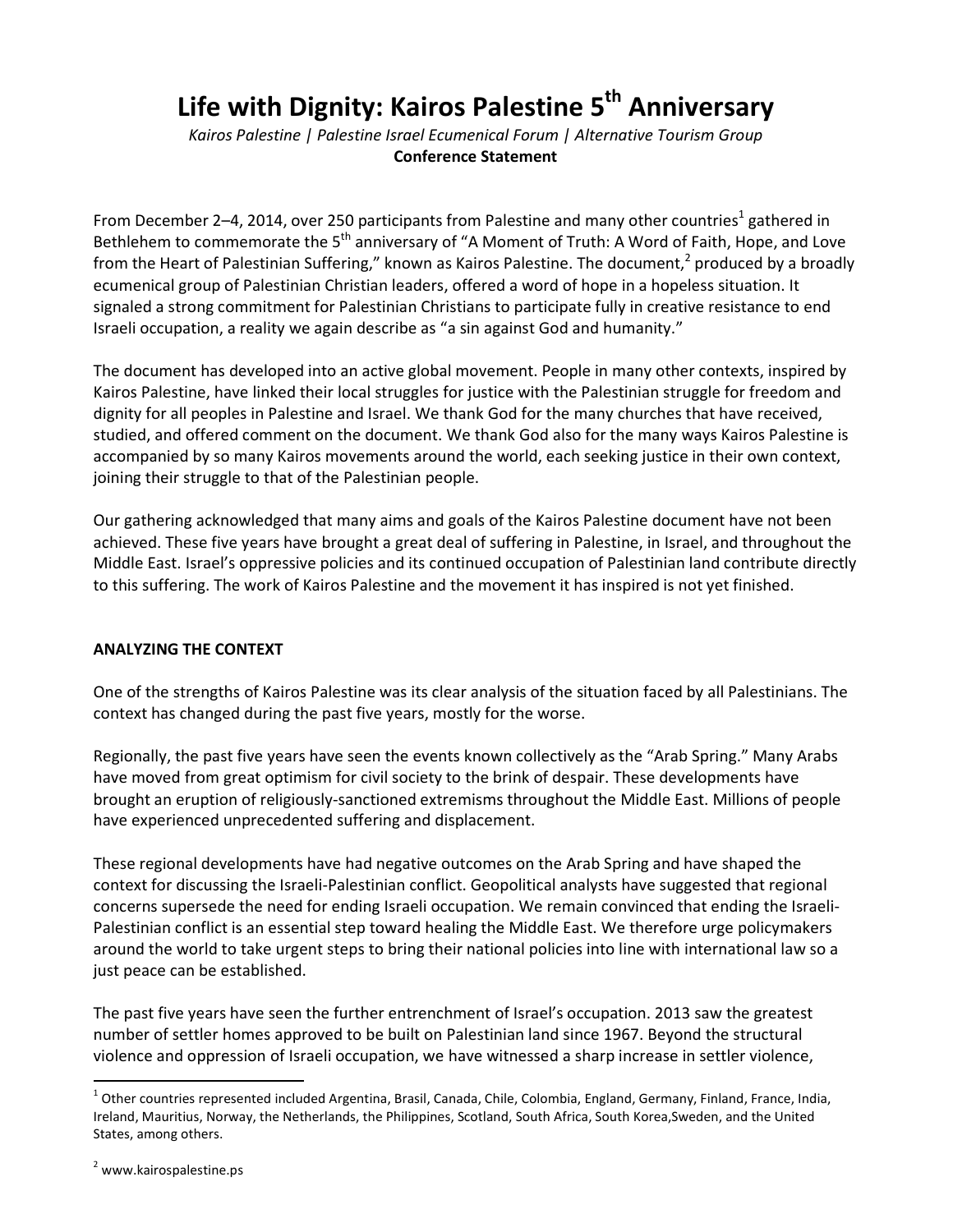including assaults on human life and attempted occupations of holy sites. Expressions of racism by Jewish citizens of Israel and religiously-sanctioned extremism on the street have been complemented by legislation proposing specific ways Israel should be considered an exclusively Jewish state. Along with continuing settlement policies, these dynamics within Israeli society make an independent state of Palestine existing in peace alongside the State of Israel almost impossible to imagine.

More recently, we have seen threats to the historic status quo governing the Haram al-Sharif (the Al-Aqsa Mosque compound). These specific tensions highlight the particular problems being faced in Jerusalem today. During this conference, we also heard the Palestinian Christian witness from Gaza, reminding us that our children have experienced three wars in five years.

Even with these negative developments, we are now experiencing a Kairos moment where focused action can have positive effects. US leadership is no longer at the center of the so-called peace process, signaling a change in the international political landscape. Palestinian political leaders are now approaching the United Nations and related institutions for a political solution and legal actions that limit the culture of impunity in the whole region. We see that many other powers—especially in Europe—are speaking in favor of ending the illegal Israeli occupation and recognizing the State of Palestine. The European Union and certain parliaments have taken tentative steps toward imposing trade restrictions on goods produced in illegal Israeli settlements. We urge them to intensify their efforts although wefear that their words may be too little, too late.

## **RESPONDING TO THE KAIROS CONTEXT**

In June 2007, the Amman Call announced a challenge to the Church: "No more words without deeds. It is time for action." The conflict afflicting both Israel and Palestine is surrounded by many words. We continue to call the Global Church to action through costly solidarity.

Participants in this 5<sup>th</sup> anniversary conference, therefore, affirmed the value of:

#### **1. Listening carefully to Palestinian Christian voices**

- We recommit ourselves to listening to Palestinian Christian voices, amplifying them and allowing their perspectives to guide our communication and action in our own contexts.
- With Palestinian Christians, we commit ourselves to be ministers of reconciliation and cultivators of hope. "We do not lose heart…. We look not at what can be seen but at what cannot be seen; for what can be seen is temporary, but what cannot be seen is eternal" (2 Cor. 4.16, 18).
- We commit ourselves to accompanying Palestinian Christians in fellowship of the World Council of Churches in the Pilgrimage for Justice and Peace.

#### **2. Continued theological exploration and critique**

- We commit ourselves to careful study of and dialogue with the Palestinian Christian theological narrative. Palestinian contextual theology should determine the ways Christians from other contexts comprehend and interact with the Palestinian context.
- We reaffirm the theological foundations of Kairos Palestine, which promotes a theology of faith, hope, and love. This Kairos Theology reaffirms life and calls each of us to costly solidarity. We will work to promote Kairos Theology not just in our own words, but in the offices of church-related institutions, including schools and seminaries.
- We take responsibility for the political implications of theological perspectives we have received and commit to developing alternative theologies that affirm the rights of all human beings.
- We seek responsible forms of theological and political engagement with Jews, Christians, Muslims and all people of good will committed to work toward a just peace for both Israel and Palestine.